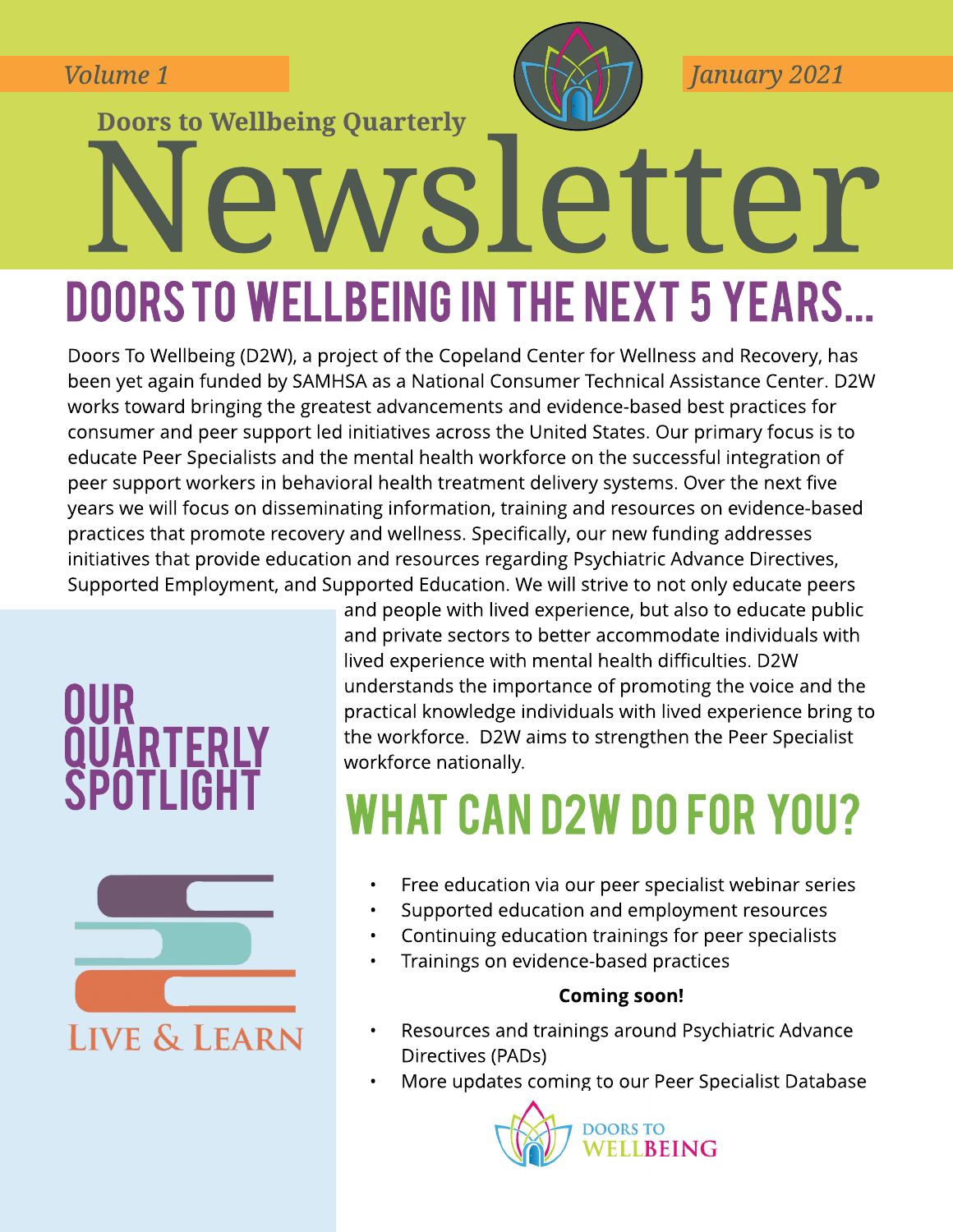# **OUR QUARTERLY SPOTLIGHT**



Live & Learn, Inc. is a California-based social enterprise specializing in partnerships between community members/service users and behavioral health researchers in public and academic settings. Live & Learn works with public health system stakeholders to conduct applied research and policy projects that have a measurable impact on the mental health of service users, families, and communities and advance social change globally. They specialize in the inclusion

of those who have personally struggled with their mental health in these projects.

Live & Learn brings the entrepreneurial spirit to synthesizing lived experience with learned expertise: a passion for seeking out high-influence opportunities that redefine the status quo in behavioral health services and policy. Current projects include the Certified Peer Specialist Career Outcomes Study, which is a three-year, national study of employment outcomes of individuals who have obtained a CPS credential, (you can see preliminary results and read more about the study at [https://www.peerspecialist.net/\)](https://www.peerspecialist.net/) and Reclaiming Employment [\(https://www.reclaimingemployment.net/](https://www.reclaimingemployment.net/)), an online resource that will support entrepreneurship by individuals who have used mental health services, including helping peer specialists start their own private practice businesses. Live and Learn has worked closely with Doors to Wellbeing to build the Peer Specialist Certification Database, which can be found here: <https://copelandcenter.com/peer-specialists>

In the Certified Peer Specialist Career Outcomes Study, Live & Learn surveyed participants from 4 states. Those surveyed included people of color, peer specialists not working for pay, and recent CPSgrads

who are critical of certification or have had negative experiences. "We believe research studies should include people who are representative of the diversity of the group so the results can help everyone."

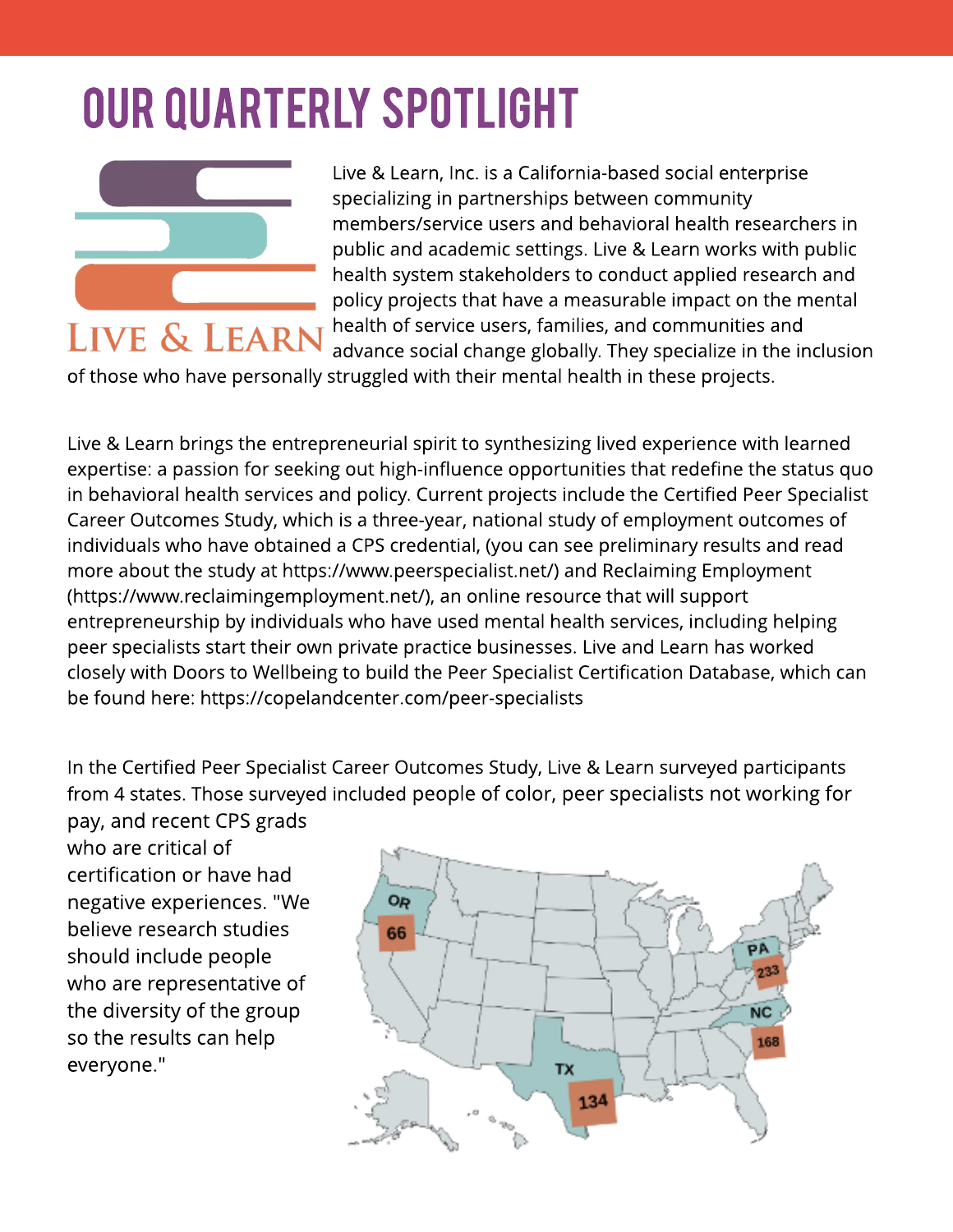#### Here is a sneak peek at some of Live & Learn's CPS Career **Outcomes Study results! Find more at peerspecialist.net.**



#### Most Important Reason for Working in Peer Support



Had a Job in the Last 12 Months **Requiring Peer Certification**